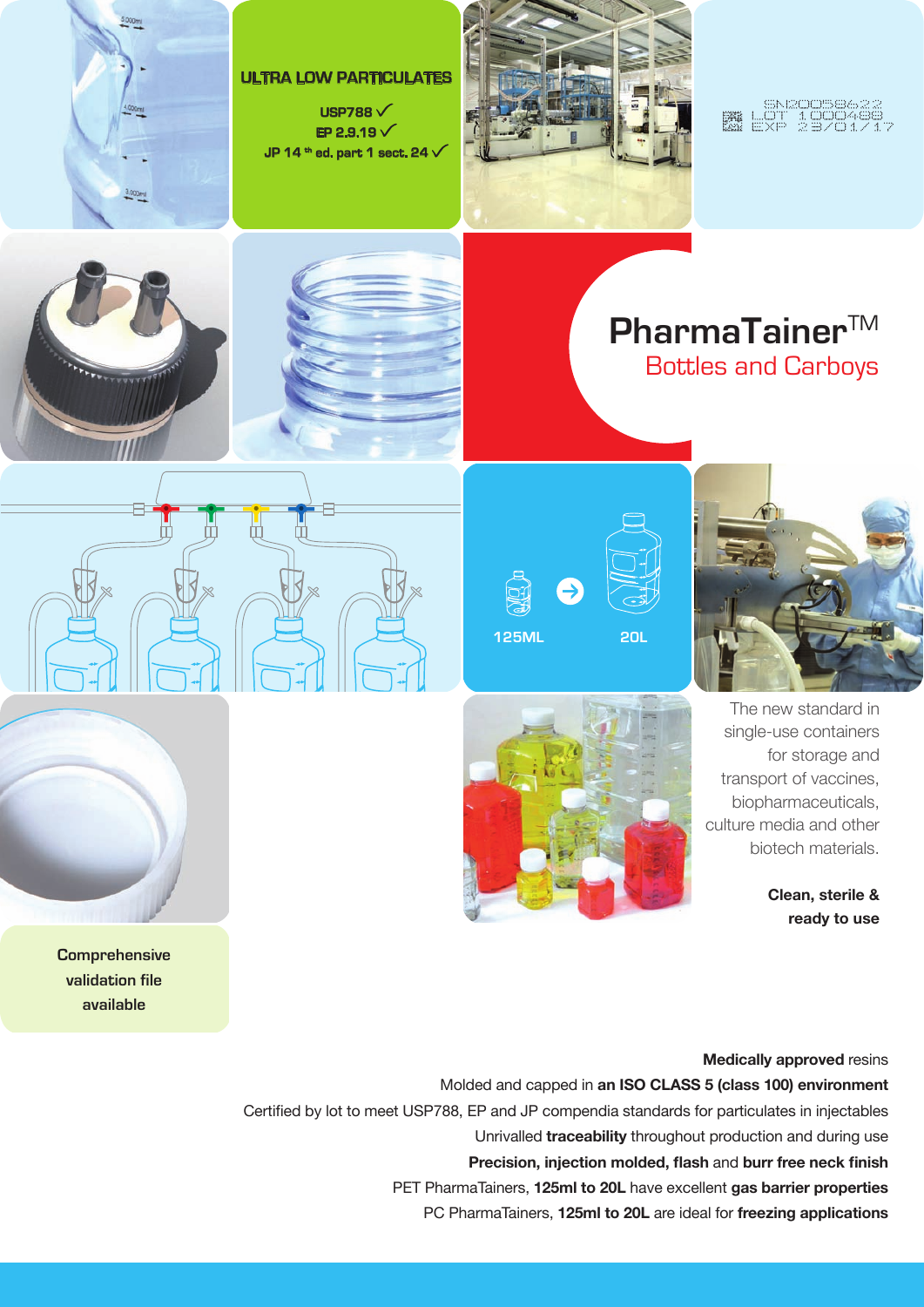# **Double seal closure system**



Precision molded closures and necks have robust threads that provide secure engagement between cap and bottle. Closures seal at two points; inside the neck and on the rim of the neck to provide a leak proof seal.

 **Manufactured from 100% virgin, medically approved, animal derived component free (ADCF) resins.**

**certified to meet USP788 for particulate.**

**Molded and capped in aN ISO class 5 (class 100) environment.**

**Packed in an ISO class 7 (Class 10,000) cleanroom.** 

**Unlined, double seal closure system.**

**Precision, injection molded neck is free of flash and other imperfections.**

**Each container is printed with a unique serial number, batch number, expiration date and machine readable data matrix for unrivalled traceability.**

# **Materials Trace ability**

**Raw** 

PharmaTainer<sup>™</sup> products are manufactured from 100% virgin ADCF resins that are approved by our suppliers for medical applications and selected by Cellon for their performance, clarity and biocompatibility.

Bottles and Carboys are manufactured from polyethylene terephthalate (PET) and polycarbonate (PC). Closures are manufactured from natural (non coloured) high density polyethylene (HDPE).

All raw materials are supported by drug master files held by the FDA. All raw materials meet the following requirements.



Each container is printed with a unique serial number, lot number, expiration date and machine readable data matrix to provide unrivalled traceability through the production process at Cellon and during use at your facility.

|                                    | <b>PET</b> | PC      | <b>HDPE</b> |  |
|------------------------------------|------------|---------|-------------|--|
| <b>Approved for</b><br>medical use | Yes        | Yes     | Yes         |  |
| <b>USP Class VI</b>                | Yes        | Yes     | Yes         |  |
| In vitro cytotoxicity test         | Yes        | Yes     | Yes         |  |
| <b>Drug master file</b>            | DMF15205   | DMF1562 | DMF1646     |  |
| <b>ADCF*</b>                       | Yes        | Yes     | Yes         |  |
|                                    |            |         |             |  |

\*Animal derived component-free

Resin identity is confirmed by (FTIR) Fourier transform infrared spectroscopy analysis for all resin lots prior to release into the manufacturing process.

# **CERTIFIED TO MEET USP788 standards for Particulate**

Every batch of PharmaTainers is tested using liquid particle count technology and certified to meet USP788, EP 2.9.19 and JP 14<sup>th</sup> edition part 1 section 24 criteria for particulate in injectable liquids i.e.

| Liquid particle count limits, USP788, EP, and JP Compendia |                           |      |
|------------------------------------------------------------|---------------------------|------|
| Particle size                                              | $\geq$ 10 um $\geq$ 25 um |      |
| Container working volume >100ml                            | 25/ml                     | 3/ml |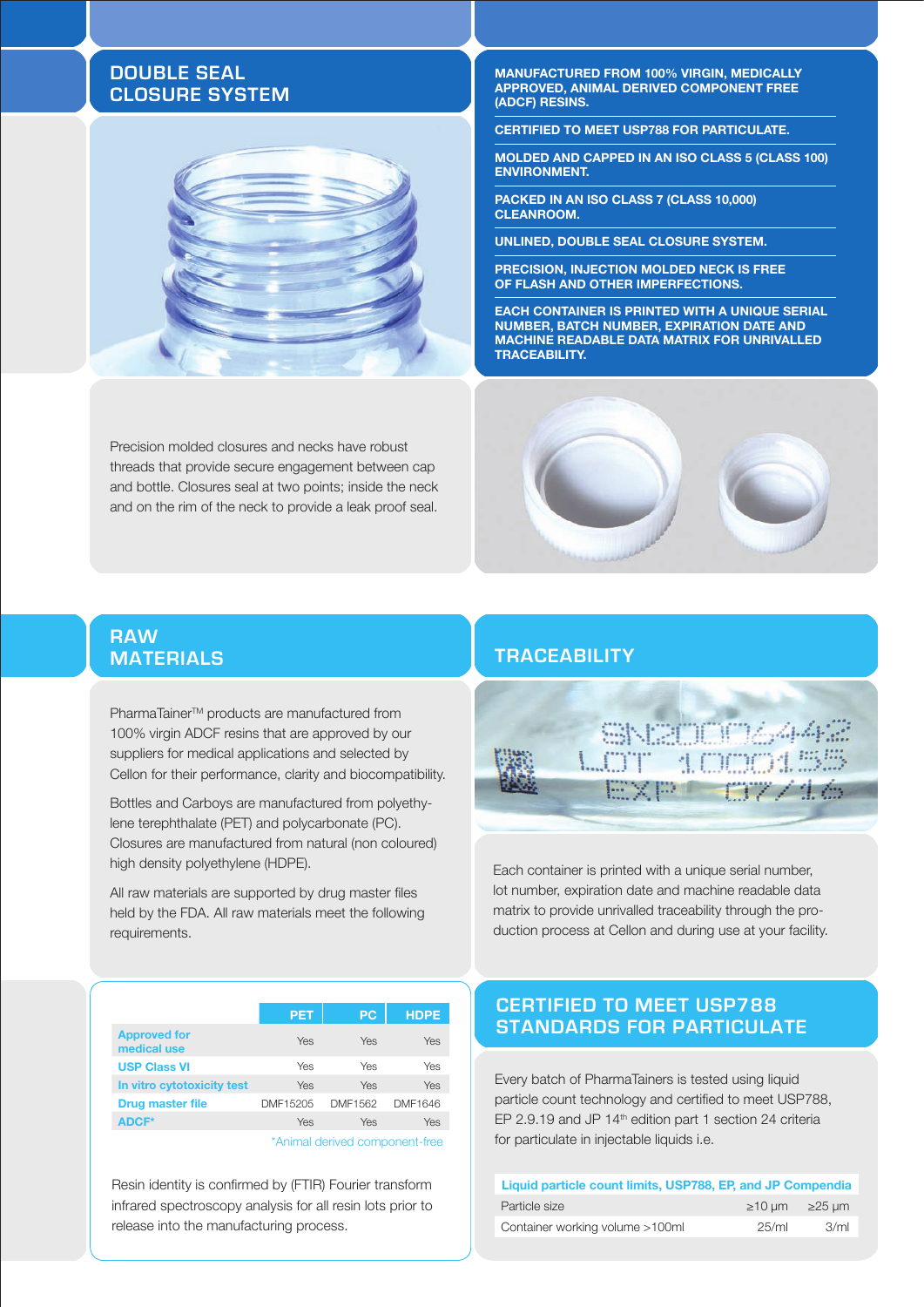# **Manufacturing**



PharmaTainer™ bottles are manufactured in our stateof-the-art facility dedicated to the production of sterile single use products for use in biotech industries. Singleuse containers eliminate cross over contamination from failure to clean in reusable containers, and also eliminate the possibility of contaminants that may be present when non-sterile, general purpose products and sterile disposable products are manufactured in the same facility.

Production is by an injection blow molding process that produces bottles with a precision, flash-free, burr-free neck, eliminating the primary cause of seal failure.

Uniform bottle walls provide strong, freezer safe and break resistant containers. An extensive, ongoing quality control program ensures uniformity of production and conformity to our exacting manufacturing specifications.

Molding and capping operations are performed in a ISO Class 5 (Class 100) environment minimising the possibility of particulate, bioburden or endotoxin inside the container. Caps are applied mechanically, with a consistent torque to ensure a seal between the cap and container.

Bottles and carboys are printed with clear, easy to read black graduations, accurate to +/- 2%.

# **Validation documentation**

The PharmaTainer product line is supported by a comprehensive validation file available on CD from Cellon. Please contact us at sales@cellon.lu to receive your copy

## **Packaging**



PharmaTainer<sup>™</sup> products are packed in an ISO Class 7 (Class 10,000) clean room to minimise the impact of particulate from packaging in your controlled environments. Products are shipped in cartons with 3 layers of internal packaging to aid delivery into your clean room manufacturing areas. The innermost packing layer is vacuum sealed to provide assurance of an intact sterility barrier. The second bag is heat sealed and the third bag (carton liner) is folded and tape closed. Clear labelling of all levels of packaging simplifies your inventory control and enhances traceability throughout your processes

### **ManufactuRing PRODUCTION RECORDS | STERILITY**



Comprehensive production records are collated and maintained for each PharmaTainer<sup>™</sup> production lot, including raw material certificates, FTIR scan test results, machine and operator details for all production stages, QC records, sterility and endotoxin test certification. Samples of all raw material lots and final product lots are retained for future reference if required



PharmaTainer<sup>™</sup> product family sterility certification is based on a VD $_{\text{max}}^{25}$  sterilisation study performed according to "ISO11137- 2:2007,  $VD_{max}^{25}$  sterilisation of health care products- radiation-part 2", which demonstrates that a 25kGy irradiation dose achieves a sterility assurance level (SAL) of 10-6.

Ongoing sterility assurance is maintained by bioburden assessments on every product batch and quarterly  $VD_{\text{max}}^{25}$  dose audit studies.